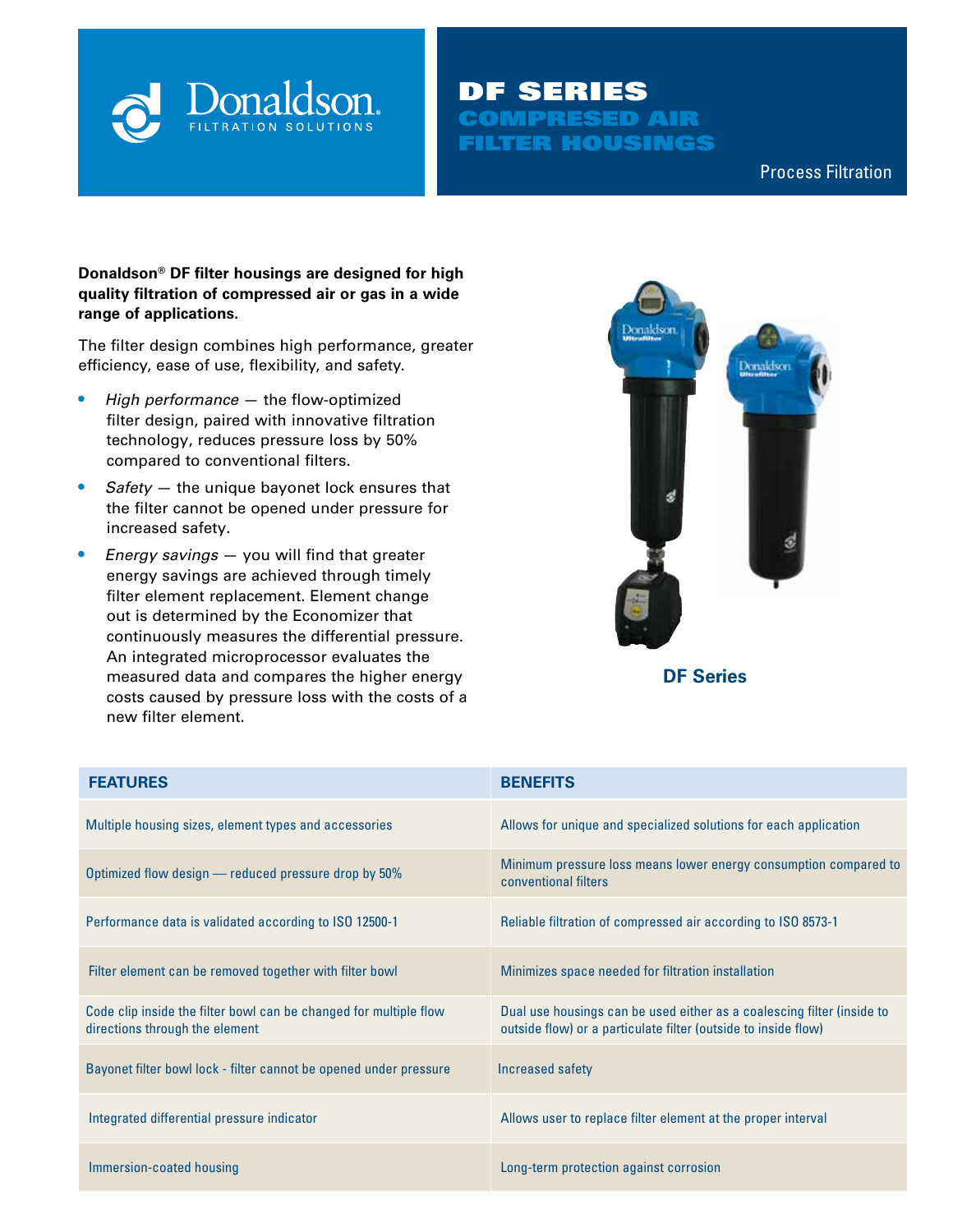# SPECIFICATIONS

| <b>MATERIALS</b>             |                                                                                                                                                           |
|------------------------------|-----------------------------------------------------------------------------------------------------------------------------------------------------------|
| <b>Filter Housing</b>        | Aluminum die cast                                                                                                                                         |
| <b>Differential Pressure</b> | DF Standard: Econometer<br>DF SuperPlus: Economizer                                                                                                       |
| <b>Float Drain</b>           | DF Standard: polymer/aluminum<br>mold cast (Note: DF1100 MK comes<br>with UFM-P drain valve)<br>DF SuperPlus: Aluminum, glass fiber<br>reinforced polymer |
| <b>Housing Bowl Gasket</b>   | <b>Buna</b>                                                                                                                                               |

#### **DESIGN PRESSURE AND TEMPERATURE**

250 psig @ 150°F

| <b>CAPACITY CORRECTION FACTORS</b> |     |     |     |     |     |     |     |     |     |     |     |     |     |                  |     |     |
|------------------------------------|-----|-----|-----|-----|-----|-----|-----|-----|-----|-----|-----|-----|-----|------------------|-----|-----|
| Operating Pressure (psig)          | 15  | 30  | 45  | 60  | 75  | 90  | 100 | 115 | 130 | 150 | 160 | 175 | 190 | 200              | 220 | 230 |
| <b>Correction Factor</b>           | 0.3 | 0.4 | 0.5 | 0.6 | 0.8 | 0.9 | 1.0 |     | 1.2 | 1.4 | 1.5 | 1.6 | 1.8 | 1.9 <sup>°</sup> | 2.0 |     |

### DIMENSIONS

| <b>Model</b>   | Capacity <sup>1</sup> | <b>Connection</b> | Element     |              |                        |                 | <b>Dimensions (inches)</b> | Weight           |                       |                        |
|----------------|-----------------------|-------------------|-------------|--------------|------------------------|-----------------|----------------------------|------------------|-----------------------|------------------------|
|                |                       |                   |             |              |                        | <b>Standard</b> | <b>SuperPlus</b>           |                  | (lbs)                 |                        |
|                | (scfm)                | (FNPT)            | <b>Size</b> | <b>Qty</b>   | Height<br>$\mathsf{A}$ | Width           | <b>Height</b><br>A         | Width<br>J       | Standard <sup>2</sup> | SuperPlus <sup>2</sup> |
| DF 0035        | 20                    | $1/4$ "           | 0035        | $\mathbf{1}$ | 7.5                    | 3.5             | 16                         | 3.5              | 1                     | 3                      |
| <b>DF 0070</b> | 41                    | 3/8"              | 0070        | 1            | 11.5                   | 4.5             | 18                         | 4.5              | $\overline{2}$        | $\overline{4}$         |
| <b>DF 0120</b> | 70                    | $1/2$ "           | 0120        | 1            | 13.5                   | 4.5             | 20                         | 4.5              | $\overline{2}$        | 4                      |
| <b>DF 0210</b> | 123                   | 3/4"              | 0210        | $\mathbf{1}$ | 14.5                   | $6\phantom{a}$  | 21                         | $\boldsymbol{6}$ | $\overline{5}$        | $\boldsymbol{6}$       |
| <b>DF 0320</b> | 188                   | 1"                | 0320        | 1            | 17.5                   | $6\phantom{1}$  | 24                         | $\boldsymbol{6}$ | $\overline{5}$        | 7                      |
| DF 0450        | 264                   | $1 - 1/4"$        | 0450        | 1            | 23                     | 7.5             | 29                         | 7.5              | 12                    | $\overline{7}$         |
| <b>DF 0600</b> | 353                   | $1 - 1/2"$        | 0600        | 1            | 23                     | 7.5             | 31                         | 7.5              | 12                    | $\overline{7}$         |
| DF 0750        | 441                   | 2"                | 0750        | 1            | 23                     | 7.5             | 31                         | 7.5              | 12                    | $\overline{7}$         |
| <b>DF1100</b>  | 647                   | 2"                | 1100        | 1            | 30                     | 7.5             | 35                         | 7.5              | 16                    | 15                     |

1 Capacity based on 100 psig inlet pressure.

2 Without filter element.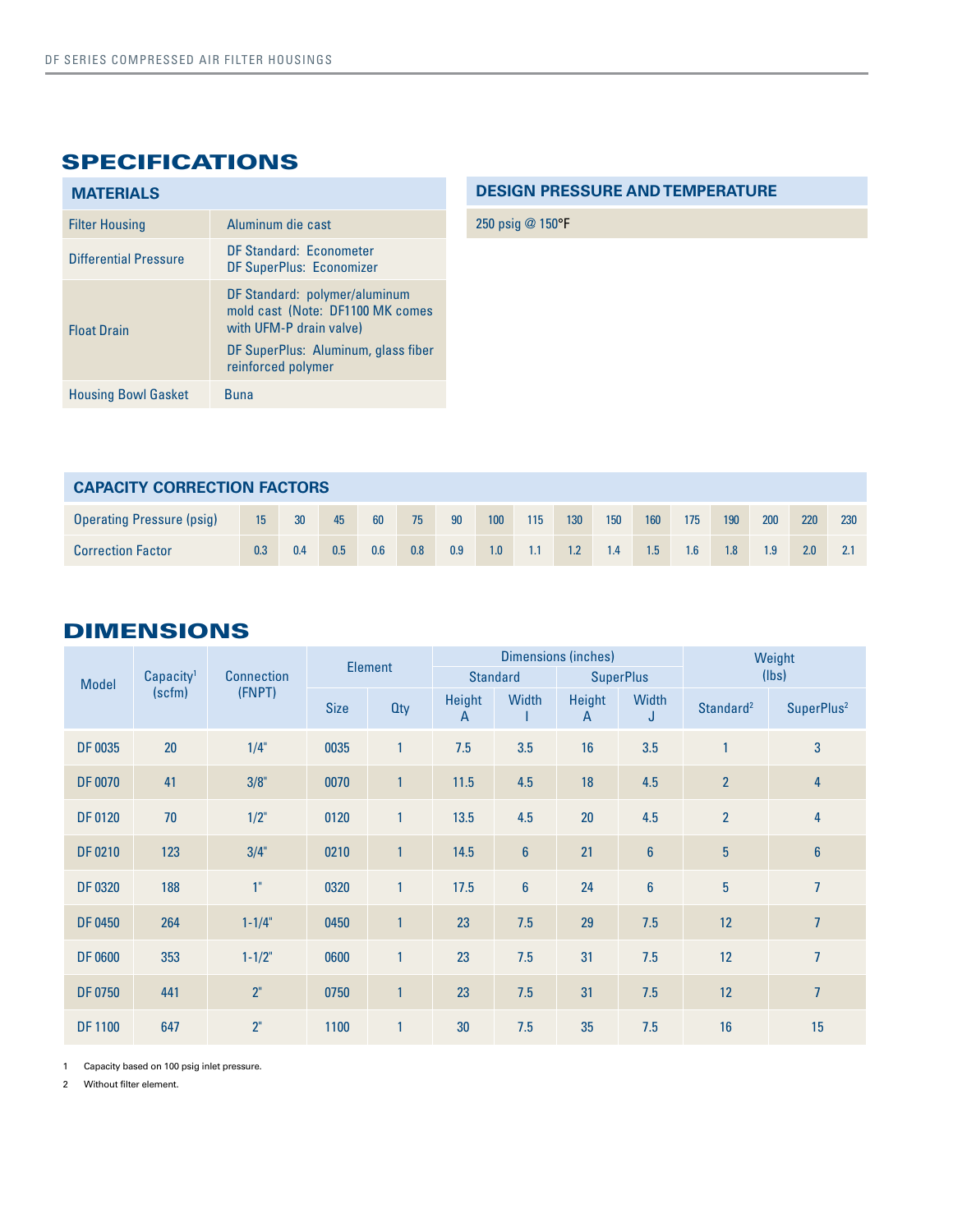



| No.           | <b>Qty</b> | <b>Description</b>                        |
|---------------|------------|-------------------------------------------|
| 1             |            | <b>Filter head</b>                        |
| $\mathcal{P}$ |            | Lower housing bowl                        |
| 3             | 2          | Wall bracket (option)                     |
| 4             |            | Econometer                                |
| 5             |            | Internal automatic drain KA 1/2           |
| 6             |            | External automatic drain UFM-P (optional) |

| No.            | <b>Qty</b>     | <b>Description</b>                     |
|----------------|----------------|----------------------------------------|
|                |                | <b>Filter head</b>                     |
| $\mathfrak{p}$ |                | Lower housing bowl                     |
| 3              | $\mathfrak{p}$ | <b>Wall bracket (option)</b>           |
| 4              |                | Economizer                             |
| 5              |                | Condensate UFM-D03 (DF 0035 - DF 1100) |